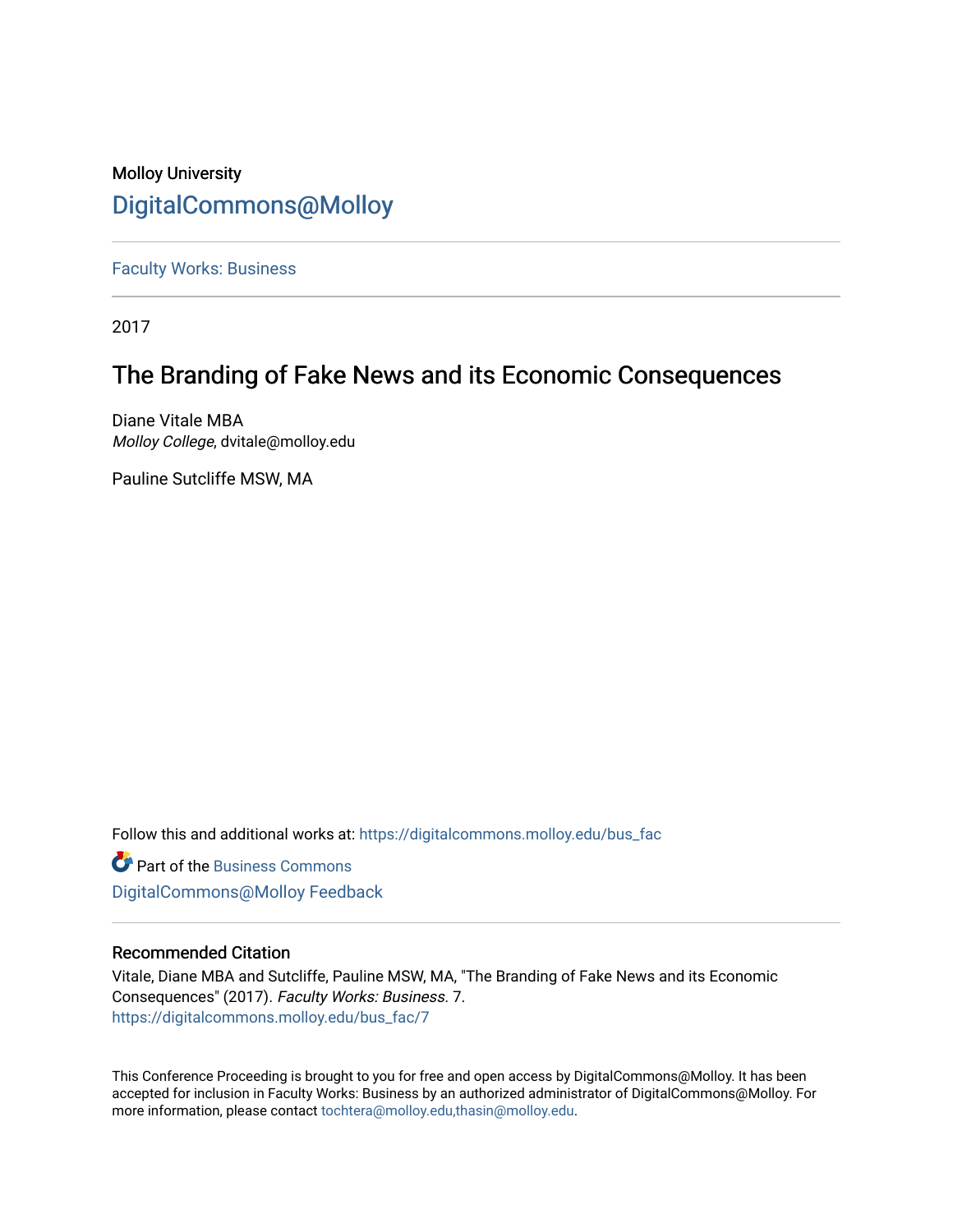# **The Branding of Fake News and its Economic Consequences: Trumpmania**

*Diane Vitale, MBA* Molloy College 1000 Hempstead Avenue, C103 Rockville Centre, NY 11571 631 790-5770 [DVitale@molloy.edu](mailto:DVitale@molloy.edu)

*Pauline Sutcliffe, MSW, MA (London University)* Stuart Sutcliffe Estate PO Box 803 / 11 Sandown Court Wainscott, NY 11975-0803 516 983-3637 [ps@vitalone.net](mailto:ps@vitalone.net)

#### *ABSTRACT*

In our 2016 Northeast Business and Economics Association paper, "The Trump Branding Machine," we pointed out that the Trump Presidential campaign was unlike any we have ever witnessed. Donald Trump is now the President of the United States of America. This paper examines some of the extra and unusual dimensions he brings to the office of the Presidency, the White House and the public consciousness. (Vitale/Sutcliffe, 2016)

Trump's Presidency has raised the level of political awareness – whether it is dividing or unifying. These conversations point to heightened levels of consciousness as it relates to political discourse within industry, classroom, and just about everywhere else.

#### **Keywords**

Fake news, nationalism, globalization, media, political consciousness, political discourse, economics, narcissism, lexicon, language, brand, equity, social media, Twitter, alternative facts, strategy, leadership, press

#### **1. INTRODUCTION**

In this paper we will examine Trump's influence on our culture and the media. Trump is creating new words, new uses of grammar and how we use language, e.g., "bigly". He has redefined what is real and what is fake – particularly 'news' whilst abusing media critics and giving favor to those uncritical of him. His spontaneous use of Twitter as a major communications tool has had a profound effect on the news cycle; the growing number of surrogates on his team are tasked with redefining and reconstructing what the president *really meant*. We have tracked the evolution of *fake* news as a branding phenomenon. When a brand builds momentum it gains equity and enters the lexicon of the culture. Once culturally embedded, it morphs into reality. Advertisers, the likes of Cadbury, are using such language as "is that real or fake?" (Enoch, 2017)

Trump's surrogates are not the only individuals reporting on and reconstructing the Trump message. Media favorites such as Saturday Night Live (SNL) and talk show host Stephen Colbert regularly report on Trump. The Trump satire provides a constant flow of new material. Melissa McCarthy did a parody of Sean Spicer that conflated all of the real and fake news themes; Alec Baldwin (playing Trump) and Colbert help viewers to connect the dots. In this paper we will also consider the difference between

narcissistic personality disorder and world-class narcissism. Trump does an incredible impersonation of the former but is correctly the latter, which unfortunately has led to many inaccurate diagnoses of him as mentally ill. (Frances, 2017)

One of the reasons why many Americans voted for Trump is because "they believed that having a rich president would save them money". Pandering to this view, when he was running his campaign (and by the way, he still is), he "promised he would not receive a presidential salary" and that he was personally financing his presidential campaign. In reality, his travel costs totaled \$15 million during the first month of his presidency. And guess who's paying for this, certainly not Donald Trump but us, the taxpayers. If he keeps up this pace, his annual travel costs would be \$180 million for travel alone! In the whole of the 8-year Obama Presidency, the total of his travel costs was \$97 million. (Levitz, 2017)

## **2. THE DECONSTRUCTION OF GOVERNMENT: "CLEANING THE SWAMP"**

Trump's battle to control government and his blatant attempt at tearing down the order of 'how things are done' is clearly a step towards his vision of governance and would lead to a nationalist-governed country. This is what Trump promised his supporters by saying he would "clean the swamp". Many of us are wondering what swamp, which swamp? His big ambition to do this of course proved to be very appealing to his supporters who believe that any kind of governance (rule of law) is to be despised, dismantled and eliminated.

As part of this process of dismantling, particularly of the hierarchical order of how governance is achieved in the While House – he has commenced by not recruiting for critical White House positions. With very few posts filled, and no alternative structure put in place, his most important appointments don't have sufficient down-line support to formalize the decision making at the top. This is beginning to take its toll. One wonders, is this lack of experience, or is it a deliberate attempt to sabotage the protocols that have been in place for over centuries? Or is it another brick in the wall towards nationalism? It's quite possible that all his appointees may not be on board with the bigger (bigly) intentions of this Administration.

Secretary of State Tillerson is feeling more frustrated and hard-pressed without the support team his department has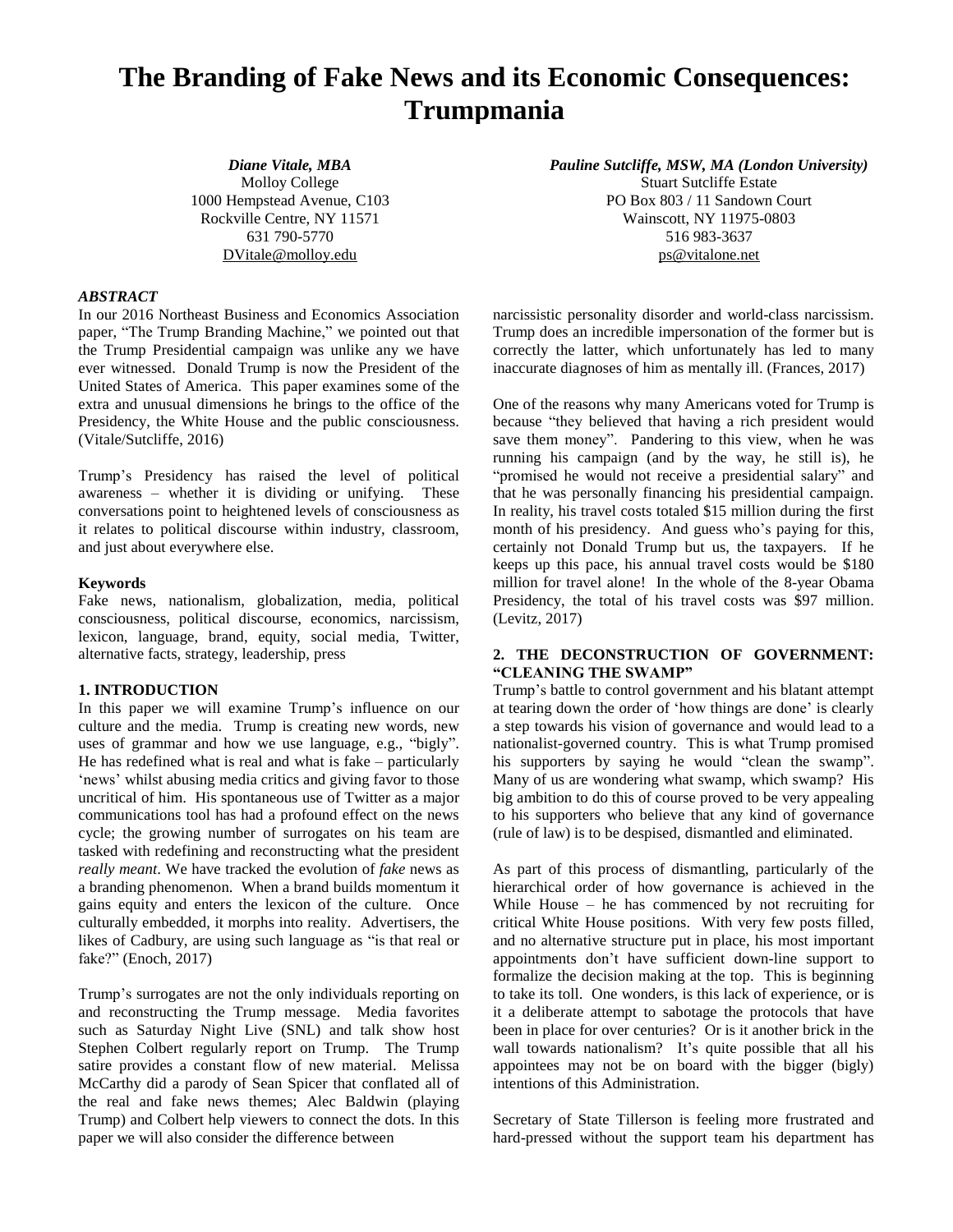historically required. The process is slow and he evidently has not adjusted yet to Trump's 'new way' of governance. Perhaps Tillerson needs to be briefed on the covert purpose of leaving the posts empty. This situation is surely in contrast to his successful planning and implementation efforts as the CEO of one of the largest companies in the world, Exxon, supporting the idea that he has not been fully briefed on Trump's 'real' agenda. Or, he may have agendas of his own: Exxon has recently been fined \$2 million for breaching American sanctions imposed against Russia while Tillerson was CEO of Exxon.

Others close to the President, such as Steve Bannon, clearly have their own agendas for destroying traditional government. In Joshua Greens book, *Devil's [Bargain:](https://www.amazon.com/Devils-Bargain-Bannon-Storming-Presidency/dp/0735225028/ref=tmm_hrd_swatch_0?_encoding=UTF8&qid=&sr=) Steve Bannon, Donald Trump, and the Storming of the [Presidency](https://www.amazon.com/Devils-Bargain-Bannon-Storming-Presidency/dp/0735225028/ref=tmm_hrd_swatch_0?_encoding=UTF8&qid=&sr=)* he reveals that whatever happens in White House staffing, Bannon has already made his ruinous mark on the GOP – and that path of destruction could continue, regardless of White House staffing, and with or without Trump." (Posner, 2017)

The 'small government approach' is one policy that Trump has not fully articulated, but yet has already resulted in dysfunction and chaos. Maybe Steve Bannon has not fully communicated why and what he is doing, but he seems to have Trump's support to do it, with the result that the rulebook has been taken away. Trump seems to have no coherent strategic plan other than destroying the accomplishments of former President Obama, by rolling back his Presidential Orders. These of course do not require consensus but do create an illusion of powerful governance for Trump's followers. Bannon seems unmoved by these 'little successes', which please Trump and allow him to boast to his base that he is fulfilling his campaign promise to *clean the swamp*. They do not get in the way of Bannon's larger vision and goal to dismantle democracy. "Bannon's burn-it-all-down mentality is already in the process of destroying their [Republican] party, Green notes." (Posner)

Maybe Bannon did not make it clear to Trump that his *national* versus *global* vision was not to make America great again but to fool Trump into believing he would become the center of the universe – the best President in American history or another version of Putin who has absolute power in Russia. "Trump in his desperation to rule in America and 'Make America Great Again' chimes with his voice of nationalism and the anti-globalization push and efforts being made to dismantle our democracy". (Posner)

#### *Meaning of Trump's Tweets*

Trump's surrogates often contradict each other, largely because they are reading from a Trump script, which is revised several times a day, causing them to trail behind trying to play catch-up. Only recently in a press conference did former Press Secretary Sean Spicer confirm that Trump's tweets are formal statements from the President. Every new early-morning or late-night tweet is definitive, claimed Spicer in one of the rare televised press conferences - but we have learned they never are. White House staff mistakenly believe they are toeing the party line only to find their supporting comments are countermanded later in the day by Trump.

The media also rightly comments on the emotional views that Trump tweets late night and then reverses early the next morning or vice-versa. Meanwhile his surrogates scramble to defend his initial and sometimes extreme position only to learn later that Trump has switched gears and reversed himself (perhaps with advice from saner heads). They should be paid extra for performing acts of contortion, mindreading and out-and-out lying. To add insult to injury, Trump bashes the media for delivering fake news, misreporting and sabotage! Breathtaking...

Then he has the temerity to challenge the media for not covering the big matters of state like health care, infrastructure, tax reform and immigration – which he hasn't made a priority himself. Instead he airs personal grievances and paranoia (like berating Sessions for not imprisoning Clinton). He sucks the oxygen out of the air with his tweets and cleverly deflects the attention away from the important issues – every sneeze is an issue, every tweet a headline – and then he complains that the Press is not focusing on the *real* issues. Some commentators have described this as a premeditated strategy, because no matter what the outcome – it's not on him, it's not Donald Trump's fault. Nothing is Donald Trumps fault in his world and this is an abdication of his duty to lead and to take responsibility as the President. He is not focused on leading and governing our country. A prime example is his intention to encourage 'Obamacare' to fail despite the millions of Americans who would be hurt by this.

While many of Trump's staff try their best to represent the President and do their job, Trump evidences very little regard for the chaos and suffering he is causing. This of course is symptomatic of self-absorption and lack of insight. Many amateur diagnosticians unfortunately mislabel Trump's self interest as deriving from a narcissistic personality disorder. "He may be a world class narcissist, but this doesn't make him mentally ill: he does not suffer from distress and impairment required to diagnose mental disorder. Mr. Trump causes severe distress rather than experiencing it and has been richly rewarded rather than punished for his grandiosity, self-absorption and lack of empathy." But the question remains whether this is more correctly an extravagant example of world-class narcissism, which has prompted the many suggestions that he is mentally ill. (Frances)

In our 2016 NBEA paper entitled, *The Branding of Donald Trump*, we state, "Trump's ignorance about the social/political complexities of the world as well as the US Constitution does not seem to matter in his world of fantasy". Ginsburg in 2016 in a letter published in The Week reminded us that he coined the disorder many years before and further reminded us of the different diagnostic indicators for narcissistic personality disorder as opposed to narcissism. Some analysts and psychotherapists call this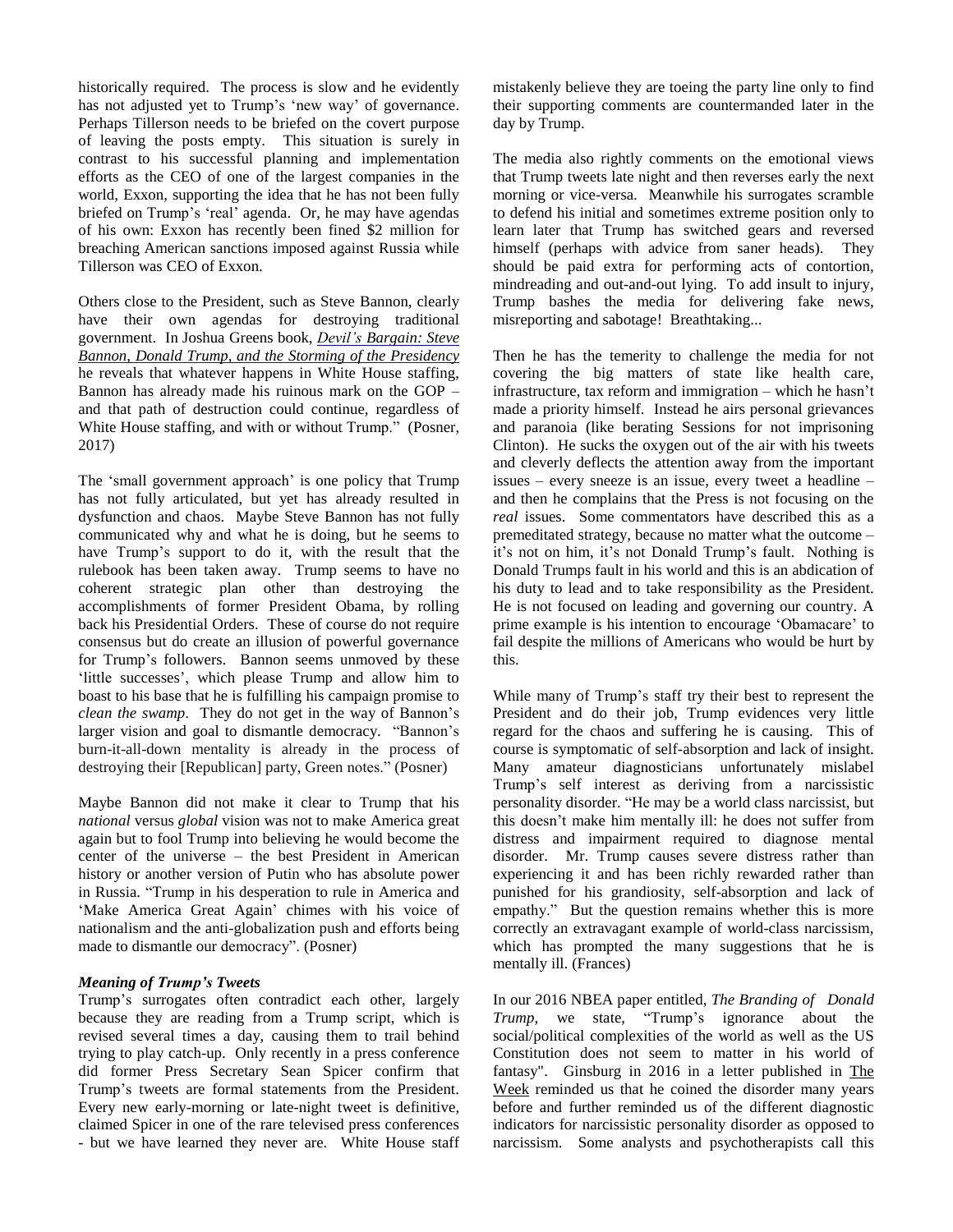condition *narcissism* or as some British journalists have coined as *Trump Derangement Syndrome*. (Ginsburg, 2016)

To emphasize, both narcissism and "derangement syndrome" are distinct from narcissistic personality disorder.

## *The Branding of Governance*

As we are reminded frequently, "The truth doesn't matter if you build a strong brand." This is one thing that Trump has done well in his business as a real estate mogul. In fact he has licensing and branding down to a fine art. Along the way, he became very accomplished at selling untruths as truths.

Perception is reality – even if it's not true. In the face of factual information it is still possible for people to believe a myth or a lie. So what can we learn from the Trump phenomenon? This lesson: "tell a consistent narrative, persistently, frequently and well." For example, Trump has successfully branded the institution of government (Washington) as a 'swamp', which he is going to 'clean' making "America great again". (Pfeffer, 2016)

To borrow from the world of psychotherapy, this mantra comes close to a very well-known and powerful intervention from the world of family therapy called *changing family propositions*, i.e., reframing the problem (about dysfunction in the family) and getting it to stick by means of a repetitive narrative. The therapeutic challenge is to create, with the family (in this case America), a new proposition. The therapist's task is to construct a narrative that fits around the fresh proposition – and move it from an individual to a systemic one. The new proposition (narrative) is then repeated frequently to get it to stick. Trump has done this masterfully with his many slogans.

In the branding of Trump it becomes a narcissistic parody of the psychotherapeutic change-making effort. Thank you Salvador (Minuchin) and Marianne (Walters), hope you don't mind our slight misuse of the wonderful constructs you made. And Trump is achieving considerable mileage out of it. (Vitale/Sutcliffe)

Trump is either strategically cunning or totally lacks insight, but in either case, the outcome is that he remains *the news* – and by doing so, he perpetuates the life of the brand by insuring *he is the news*. In the world of marketing there's a popular perspective that notes as long as you are *in* the news you are ahead of the game and your brand' profile is in the forefront of the markets mind – raising levels of consciousness. The observation that bad news is better than no news fits here.

# *Family and Lifestyle Costs*

Trump's constituencies believed voting for a rich president would rub off on them and in turn empower them. They did not, however, consider that his extravagant lifestyle and expensive tastes would be funded by taxpayers – by them, by all of us. Forget lunch, in America today there is no such thing as a free tweet.

As CNN [reported,](http://www.cnn.com/2017/04/10/politics/donald-trump-obama-travel-costs/) these trips have cost roughly \$21.6 million. (That number does not include the substantial sums the Secret Service spends to protect the president's children when they travel overseas for business trips, as Eric Trump did in January when he flew to [Uruguay](https://www.washingtonpost.com/business/economy/eric-trumps-trip-to-uruguay-cost-taxpayers-97830-in-hotel-bills/2017/02/03/ababd64e-e95c-11e6-bf6f-301b6b443624_story.html?utm_term=.84bf8dd2fbe2) to promote the Trump Organization. Nor does it include the unknown cost to taxpayers when [nearly](http://www.vanityfair.com/news/2017/03/trump-kids-spring-break-aspen) 100 Secret Service agents escorted the president's extended family on a spring break trip to Aspen last month.) (Fox, 2017). Not enough people are asking questions such as: i*s it legal to pay for Eric Trump's business trip to Uruguay with taxpayer money?*

At this rate, Trump's trips to Mar-a-Lago alone would cost over \$800 million in public funds if he were to remain in office for two terms. (Fox)

Trump's mixing of government with business is also alarming. Many pundits were interested to note that the new President's first invitees to the White House were Xi Jinping of China and his wife, who were also treated to a dinner at Mar-a-Lago. Shortly after this visit it was announced that Ivanka Trump's brand secured several much-coveted trademarks from China. (Hass, 2017)

Further, there are "182 pending or registered trademarks for her company across 23 countries, including China, Canada, Mexico, Russia and Australia." It is interesting to note that Trump and his family of brands are all made outside of America, while he proudly and hypocritically stood on the White House lawn and hailed the annual 'Made in America Week' with great pride and ceremony in July 2017. (Northam, 2017)

It is obvious he is putting "his own interests and profits ahead of those of American businesses and workers." (Savransky, 2017)

In continued reports of muddling politics with business, a controversial U.S. Visa program that lets wealthy foreign investors earn a fast-track to permanent U.S. residency has come under scrutiny again after reports that Jared Kushner's sister pushed the program in China for the Kushner family real estate business— while allegedly dropping her influential brother's name. This real estate project happens to be in New Jersey.

"The EB-5 Visa investor program gives foreign nationals who invest at least \$500,000 in qualified U.S. development projects, and create or preserve 10 permanent U.S. jobs, faster access to green cards for themselves and their families." (Silva, 2017) "The project is seeking \$150 million from 300 EB-5 investors". (Associated Press, 2017)

In accordance with ethics protocol for certain White House appointees (including the President) they are supposed to divest themselves of all business interests in order to be clear of any conflicts of interest, all assets should be placed in a blind trust or sold. However, Trump and family members do not appear to have taken this very seriously. Six months into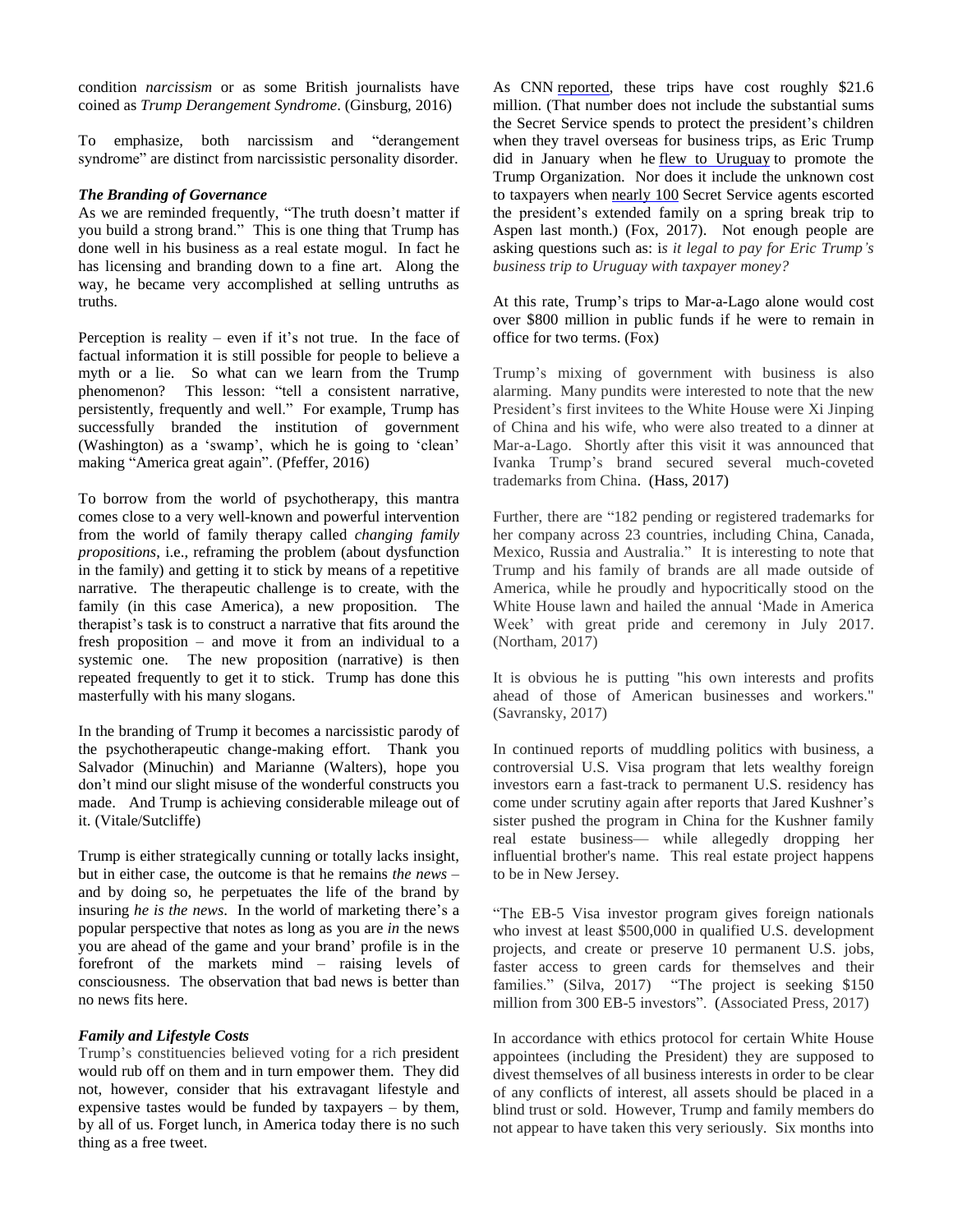the presidency, Jared's sister (as mentioned above), while promoting EB5 gold visas in China was using Jared's name and image at the promotional presentations. It wasn't until 7/21 that Jared Kushner's name was removed from the websites promoting the gold EB5 Visas for sale in China. And on the same day he discovered that he had 'forgotten' to declare another \$70 million in assets on his security clearance forms. Ivanka Trump is said to have divested herself of her companies and businesses yet it is reported that she earned \$13 million so far this year, troubling since she serves in the Trump Administration.

## **3. GLOBALIZATION VERSUS NATIONALISM: THE NEW OLD ORDER**

"Globalization has brought increasing wealth and improved welfare in general, but it also had its losses," said U.N. Secretary-General António Guterres. "Many people feel that they have been left behind, and that the political establishments of their countries have not taken care of them." (Blake, 2017)

Donald Trump in his call to put America first and to cease its foreign adventures spoke directly to the heart of the people who feel 'left behind'.

Historically "Our founding fathers for a start saw Americas geographical separation from Europe as an ideal opportunity to cultivate the new nation in solitude." George Washington in his 1796 farewell address, said an "attached and distant situation invites and enables us to pursue a different course". Thomas Jefferson also warned against "entangling" alliances. "Then as now, isolationism did not imply a total retreat from the world's stage." (The Week, 9/2016)

Trump's anti-globalization position feels like a retrograde step in an increasingly interdependent world. For example, he has set about introducing tight border controls and announced a mission to build a wall between the U.S. and Mexico. This is part of the process of reversing globalization and the process of continuing a global agenda and putting in its place a nationalist one. Historically it may have made some sense but not in the 21<sup>st</sup> century. "Trump's promise to put America first "is thus a reversion to the  $19<sup>th</sup>$ century". **(**The Week, 9/2016)

So how long did it take and what kind of events helped to shape a changed mindset? Messy foreign problems began to break up that mindset but well into the  $20<sup>th</sup>$  century it was the isolationist instinct that dominated. Part of that change was predicated upon a belief by many influential political and high-profile figures, including Henry Luce, publisher of Time magazine, who coined the term the "American Century", to describe a world that he felt could and should be dominated by the U.S. culturally, politically and economically. America had found its role from this definition and set about with almost missionary zeal in its new role as a super power.

"Making the world safe for democracy – the indispensable nation – is the antithesis of isolationism." (Madeleine Albright, former Secretary of State) "American isolationism. (The Week, 9/2016)

In Trump's White House there is a deliberate attempt to dismantle processes, protocol – and anything or anyone in the way of the Breitbart *et al* nationalistic revolution.

"It's clear from Green's reporting that Bannon played a key role in elevating Trump, who was the perfect, conspiracyminded outsider who could step in as the anti-globalist, indeed anti-Republican GOP nominee. But in some ways Trump is a smaller player in a larger project whose aim is to radically reshape the Republican Party, a strategy Bannon set in motion before Trump's viability as a political candidate came into view. And it's evident that in reshaping the GOP by bolstering a candidate like Trump, Bannon has no compunction about destroying it." (Posner)

What will potentially be lost? Over the last couple of decades America has been a leader in the shift towards globalization working with other nations in opening up the world in terms of trade – opening boarders and eliminating trade barriers. America was highly esteemed, and most embracing of diversity – welcoming all people from all nations to come to the land of plenty.

Part of this creed was that the affluent should help the less affluent nations of the world and ensure the less privileged are cared for. This is at the very core of what made America great in the first place. Our strength as a nation was an extension of our democratic core values, our embracing of diversity.

If Trump succeeds with his nationalist agenda, are we heading towards losing our superpower status as well as our esteem? A recent survey of 37 nations across the world found that since Trump took office in January 2017, our image around the world sharply lost traction. Opinions of the new President are largely negative and have dramatically declined to a "9% favorability" rating among Europeans. "And America has the most unusual status of having declined negatively in all nations with the exception of 2, Israel and Russia." (Westcott, 2017)

Trump in his big campaign foreign policy speech in 2016 declared that it was time "to shake rust off of Americas foreign policy" and went on to describe existing foreign policy as "one foreign policy disaster after another". It was time to renounce "the false song of globalism and look inwards." (The Week, 9/2016)

Trump's views on immigration and closing the borders and building the wall  $-$  is this no more than a retrograde step back to the values of the isolationist approach of the  $19<sup>th</sup>$ century? It certainly looks like it or is it really a much more ambitious plan to strangle the freedoms that democracy has earned? To wit, rethinking immigration heavily disguised as a new immigration policy; the new trade barriers; the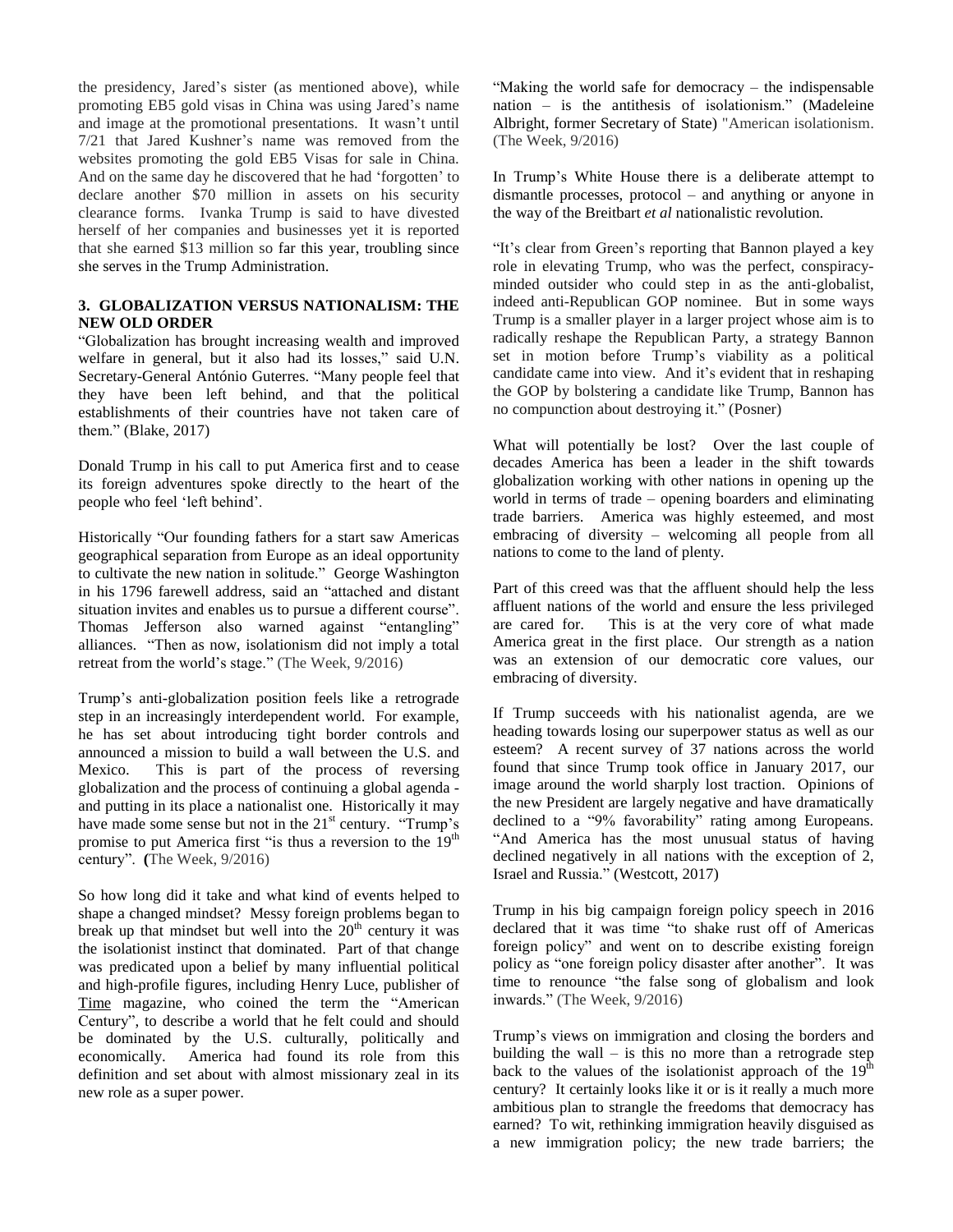dismantling of globalization and slamming the door on all the progress that has been made over several decades. Surely this cannot be regarded as progress.

It has a fascist ring to it, don't you think? Could this be one of the other reasons why Trump doesn't recruit for the job posts in the White House? Trump *et al* do not want anyone in their secret circle. They call it small government – and filling posts could dilute the power structure they are creating. The fewer the players the more centralized the power, and therefore the more power Trump will have. Is Trump positioning himself to be an oligarch? Is it possible Trump thinks he can be on par with Putin? Could he build a wall around America, or maybe a dome? Is this what he means when he says he's going to clean the swamp?

In July 2017, just six months into office, the White House has hired approximately 192 consultant lobbyists – all from big business corporate America. We learned this from Senator Warren, in an interview on CNN when she exposed this and other Trump absurdities.

Furthermore, 400 more have been designated as federal government officials and have been quietly deployed across government. These do not fill traditional established posts. These range from high school grads to conspiracy theorists and their purpose is to be "Trump's eyes and ears". Do not confuse this horde with a reversal of policy on his part – these are not establishment White House staffers. They include a Trump campaign aide who argues that Democrats committed ethnic cleansing of the white working class, and a reality show contestant who in anticipation of societal collapse invented a bow-and-arrow-cum-survivalist- multitool. (Elliot, 2017)

While Trump displays consistent dissonance between what he says and what he does, he is on the other hand consistently lawless. Trump's deeply worrisome July 2017 New York Times interview "reveals a lawless president. To see Trump's contempt for the rule of law displayed so nakedly is more unsettling than usual." (Sargent, 2017)

### *West Versus the East: Shift in Gravity / Trump's vision for a contracted America vs. the West's Vision for the World*

In his recent book, *Easternization*, Gideon Rachman elaborates his central theme, which is about "the remorseless shift in the global center of gravity from the West to the East". (Rachman, 2016)

Since the financial crisis, he argues, the West's decline and China's rise have only accelerated, though many are in denial about this". Rachman however is in no doubt that China quickly, "will usurp the US as the dominant global power with profound repercussions for the whole world". Rachman has reported this view several times in his Financial Times articles - and that Trump is speeding up the process. (Rachman)

So Trump's wilder pronouncements, which have caused great concern, include calling NATO "obsolete" and that the

US should not defend members who do not pay their fair share of defense costs. Perhaps even more concerning is "Trumps proposal of a 45% tariff on Chinese goods which will likely cause a global recession". **(**Schuman, 2017)

Perhaps Trump is unaware of "China's President Xi Jinping's project called Beijing's mission to build a new trade route across Asia the 'project of the century'". Further, "China's grand strategy seeks endorsement from as many nations as possible". President Xi has said "we have no intention to form a small group detrimental to stability." He said this at a forum in Beijing in May 2017 - a global event attended by 29 heads of state and government leaders including President Putin. At another world meeting (the G-20 meeting in July 2017 consisting of 20 world leaders), President Xi announced, "What we hope to create is a big family of harmonious co-existence". This is an ambitious expansionist vision in sharp contrast to Trump's microvision and contractionism for America. (Bruce-Lockhart, 2017)

This "Belt and Road" project is receiving serious media buyin. CNN over the last 6-months has noted that the state–run newspaper, China Daily has claimed the initiative will benefit: the Middle East peace process (is this going to put Jared Kushner out of a job?); global poverty reduction, startups in Dubai, currency trading, Xinjiang's medical industry, Australian hotels, nuclear power and Polish orchards. "And there is certainly nothing nebulous about some of the colossal infrastructure projects being envisaged". (Bruce-Lockhart)

"In Laos, for example, Chinese engineers are drilling hundreds of tunnels and bridges to support a 6-billion dollar, 260 mile railway that will eventually connect 8 Asian countries to Chinese markets. It is no coincidence that Laos is a linchpin in Chinas strategy of chipping away at US power in Southeast Asia." (Bruce-Lockhart)

In stark contrast to Trump goals, the future is in globalization, and of course technology aids and abets this growth. Meanwhile Trump is making promises to re-open obsolete coalmines.

# **4. CONCLUSION**

According to Tocqueville, "democracy had some unfavorable consequences: the tyranny of the majority over thought, a preoccupation with material goods, and isolated individuals. *Democracy in America* predicted the violence of party spirit and the judgment of the wise subordinated to the prejudices of the ignorant." However, even given these dangers, the overwhelming positives of democratic rule for the good of the people cannot be taken for granted.

By the time this paper is published, it will be old news, not fake, just old given the headlong pace of the current Administration. It was written in July 2017. Only by continued and rigorous examination of facts and the deliberate policies behind actions, plus an understanding of the emotional disarray contributed by unstable leaders, can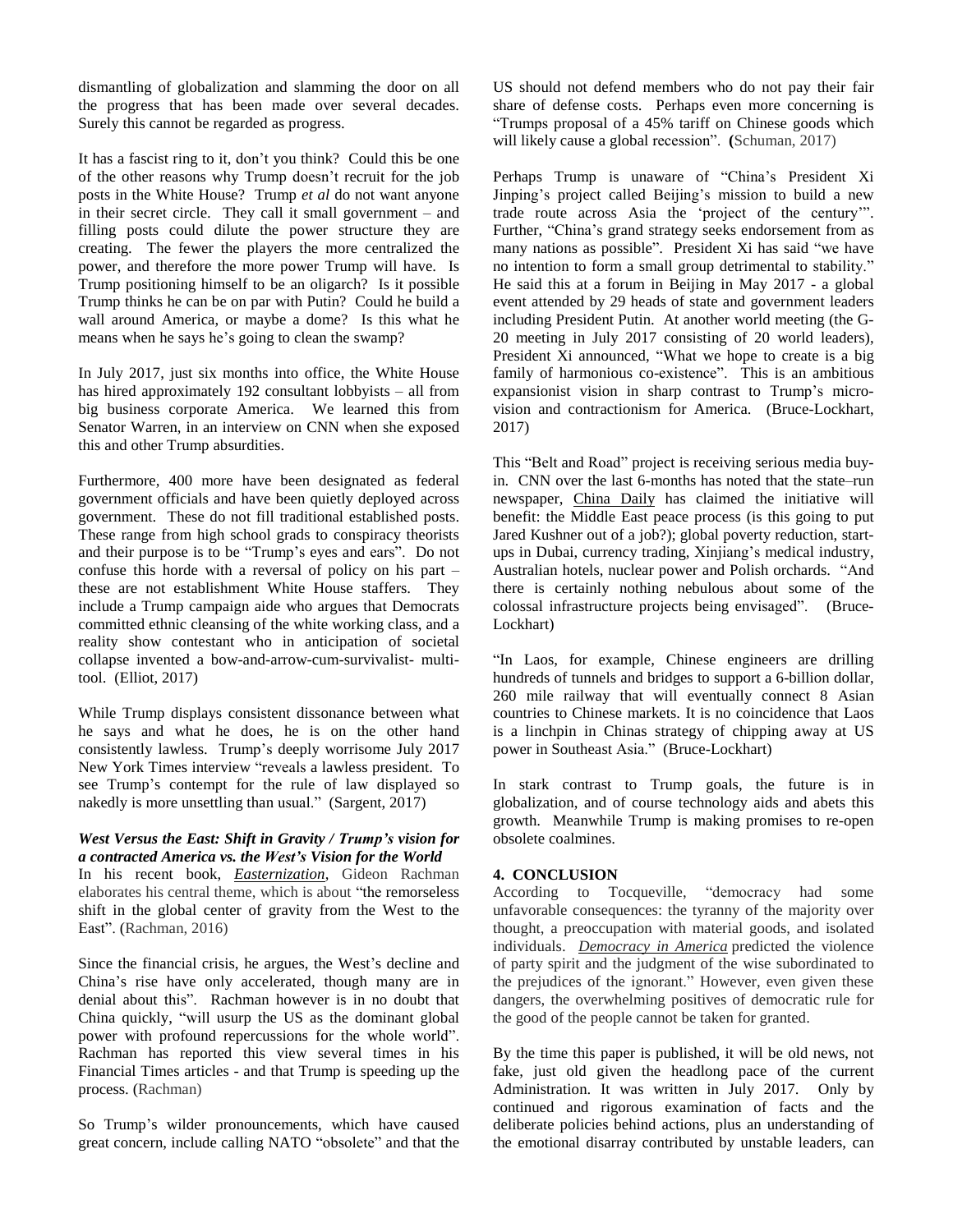we ensure that the great world experiment of democracy survives.

#### **ACKNOWLEDGEMENTS**

The authors wish to thank Douglas Thompson and Dr. Andrea Hunt for their wise counsel and for their invaluable help and support. Douglas is a prolific published author, scriptwriter and documentary filmmaker. Andrea is an Organizational Psychologist committed to fostering executive excellence.

#### **REFERENCES**

"American isolationism." *THE WEEK* 3 Sept. 2016: 13. Print.

Associated Press, comp. "Jared Kushner's sister woos China's "golden visa" investors." *Www.cbsnews.com*, May 7, 2017. Accessed July 6, 2017.

http://www.cbsnews.com/news/jared-kushner-sister-wooschina-golden-visa-investors-eb-5-green-cards/ .

Bruce-Lockhart, Anna . "China's \$900 billion New Silk Road. What you need to know." *World Economic Forum*, June 26, 2017. Accessed July 19, 2017. https://www.weforum.org/agenda/2017/06/china-new-silkroad-explainer/.

Bruni, Frank. "A Sisterly 'No' to Donald Trump." *The New York Times*, January 29, 2017.

"Democracy in America." Https://en.m.wikipedia.org. Accessed June 27, 2017.

Elliott, Justin , Derek Kravitz, and Al Shaw. "Trump has quietly hired 400 people — from high school grads to conspiracy theorists — to be his eyes and ears." *Business Insider*, March 9, 2017. Accessed July 27, 2017. http://www.businessinsider.com/trump-hired-hundreds-offormer-lobbyists-for-government-2017-3.

Enoch, Nick. "Cadbury's in bizarre fake news row over halal chocolate." *[www.dailymail.co.uk,](http://www.dailymail.co.uk/)* March 23,2017. Accessed March 29, 2017. http://www.dailymail.co.uk/news/article-4339498/Cadbury-s-bizarre-fake-halal-news-row.html.

Flattau, Edward. "Coal Mine Paradise." *Http://www.huffingtonpost.com/*, June 8, 2016. Accessed July 27, 2017. http://www.huffingtonpost.com/edward-flattau/coal-mineparadise\_b\_10358386.html.

Fox, Emily Jane. "DONALD TRUMP'S LIFESTYLE COULD COST TAXPAYERS NEARLY \$1 BILLION." Http://www.vanityfair.com/. April 11, 2017. Accessed July 27, 2017. [http://www.vanityfair.com/news/2017/04/trump](http://www.vanityfair.com/news/2017/04/trump-lifestyle-cost-taxpayers-billion-dollars)[lifestyle-cost-taxpayers-billion-dollars](http://www.vanityfair.com/news/2017/04/trump-lifestyle-cost-taxpayers-billion-dollars) 

Frances, Allen. "An Eminent Psychiatrist Demurs on Trump's Mental State." *The New York Times*, February 15, 2017.

Ginsburg, Ruth Bader., *A Supreme Court justice speaks her political mind*. THE WEEK.,pg.15, July 23, 2016.

Haas , Benjamin. "Ivanka Trump Ivanka Trump brand secures China trademarks on day US president met Xi Jinping." *www.theguardian.com* , April 19, 2017. Accessed July 27, 2017. [https://www.theguardian.com/us](https://www.theguardian.com/us-news/2017/apr/19/ivanka-trump-brand-china-trademarks-day-us-president-met-xi-jinping)[news/2017/apr/19/ivanka-trump-brand-china-trademarks](https://www.theguardian.com/us-news/2017/apr/19/ivanka-trump-brand-china-trademarks-day-us-president-met-xi-jinping)[day-us-president-met-xi-jinping.](https://www.theguardian.com/us-news/2017/apr/19/ivanka-trump-brand-china-trademarks-day-us-president-met-xi-jinping)

Hohmann, James. "The Daily 202: Europe trip shows how the Trump Doctrine is situational and always in flux." *The Washington Post*, July 7, 2017. Accessed July 7, 2017.

Hounshell, Blake. "Trump vs. the Globalists." *POLITICO MAGAZINE*, February 13, 2017. Accessed July 7, 2017. http://www.politico.com/magazine/story/2017/02/donaldtrump-vs-globalists-dubai-214776.

"Jared Kushner's sister woos China's "golden visa" investors." Http://www.cbsnews.com/. May 7, 2017. Accessed July 27, 2017. http://www.cbsnews.com/news/jared-kushner-sister-wooschina-golden-visa-investors-eb-5-green-cards/.

Krauthammer, Charles. "Trump's quick fixes will not be enough." *THE WEEK*, December 17, 2016, 17.

Leonard, Tom. "The Winter White House: Awesome vulgarity, jaw-dropping excess and even JLo in flagrante with Puff Daddy... Welcome to the club that's Trump's weekend home where he runs America in front of the wallto-wall billionaires." *The Daily Mail*, February 24, 2017. Accessed July 7, 2017.

Levitz, Eric. "Trump's Lavish Lifestyle Is a Drain on Taxpayers - and a Gift to the Democrats." *New York Magazine*, February 17, 2017.

"Melania and Barron join Donald Trump at Mar-a-Lago for Easter: First Lady and son fly in on a separate plane as the president spends the seventh weekend of his presidency at Florida retreat Read more: http://www.dailymail.co.uk/news/article-4410920/Trumpheads-Palm-Beach-resort-SEVENTHtime." *Http://www.dailymail.co.uk/*, April 13, 2017. Accessed July 27, 2017.

http://www.dailymail.co.uk/news/article-4410920/Trumpheads-Palm-Beach-resort-SEVENTH-time.html.

Northam, Jackie. "China Defends Trademark Grants For Ivanka Trump Products." Http://www.npr.org/. April 19, 2017. Accessed July 27, 2017. http://www.npr.org/sections/thetwo-

way/2017/04/19/524765086/china-defends-trademarkgrants-for-ivanka-trump-products.

Pfeffer, Jeffrey., *How to Mythologize Yourself: Lessons from Donald Trump.* FORTUNE. August 16, 2016. URL: <http://fortune.com/2016/08/16/donald-trump-brand-myth/>